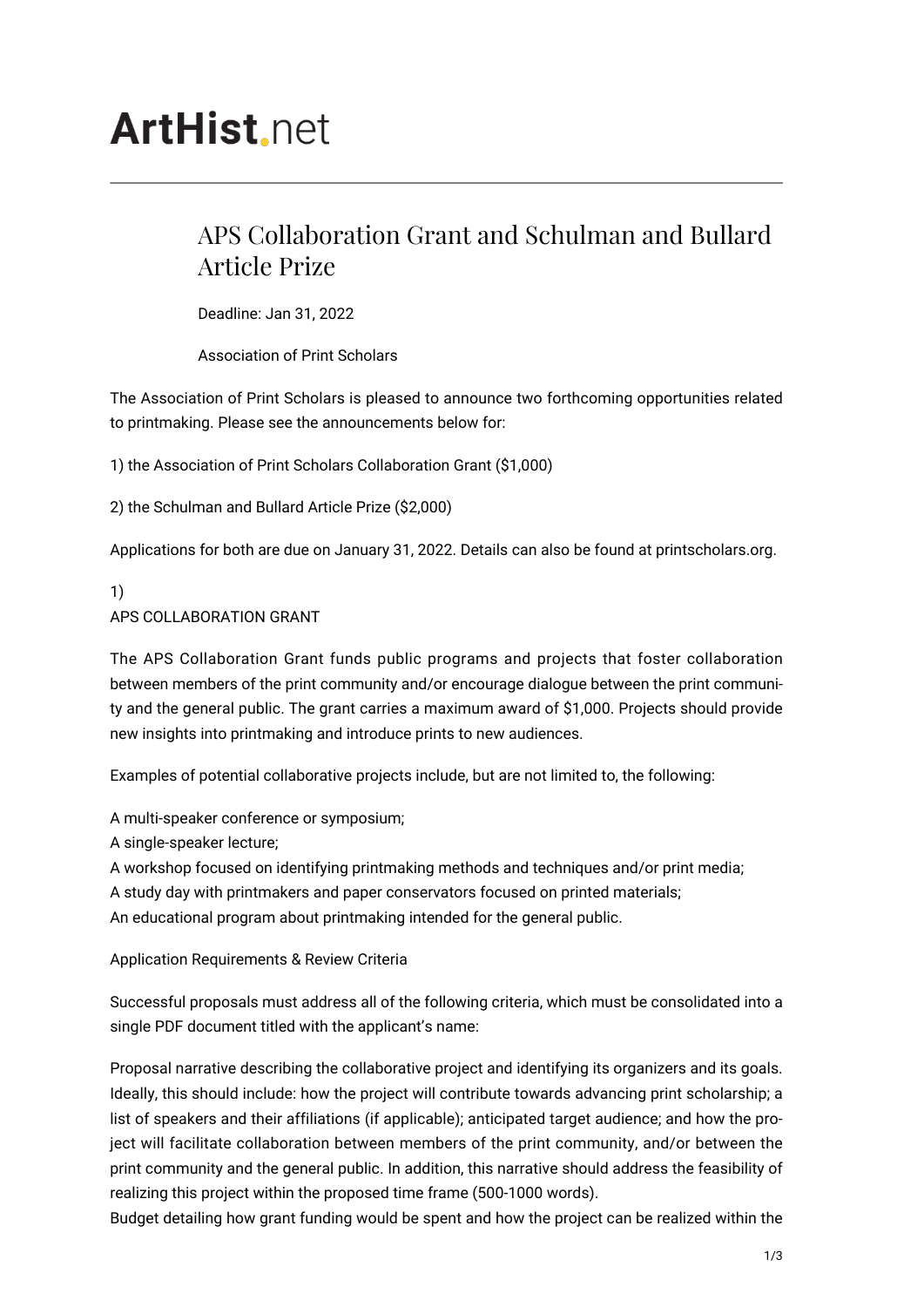funding amount provided by APS. Please list any other grants for which the applicant(s) has applied, amounts, and the outcomes (if known).

Short CV(s) (fewer than 2 pages) for key applicant(s) involved in organizing this program or project.

The time frame for the grant is one year (see COVID addendum below). The successful applicant will be notified by the end of March and the grant must be applied to event costs within one year of notification. For full consideration, please send all required materials, organized in a single PDF document titled with the applicant's name, by January 31, 2022 to the APS Grants Committee, at grants@printscholars.org.

\*The APS Collaboration Grant does not fund overhead or indirect costs. Indirect costs are costs for activities or services that support the organization as a whole, such as administrative costs not associated with the delivery of the grantee's particular program or project services. Please note that funds awarded from the grant may only be applied to direct costs outlined in the submitted proposal budget. Acceptable project expenses and direct costs may include, but are not limited to, the following: professional fees/honoraria; travel and lodging expenses; supplies and materials; meetings and conference costs (i.e. space rental fees, etc.). Food or beverage expenses for receptions and dinners/lunches are excluded.

\*COVID Addendum (2022): Due to the special circumstances of this grant cycle overlapping with the COVID-19 pandemic, projects and events may occur as much as 18 months after receipt of award (through the end of 2023). We also welcome digitally based projects, including but not limited to webinars.

# 2) THE SCHULMAN AND BULLARD ARTICLE PRIZE

The Association of Print Scholars invites applications for the eighth Schulman and Bullard Article Prize. The Prize is given annually to an article published by an early-career scholar that features compelling and innovative research on fine art prints or printmaking. The award, which carries a \$2,000 prize, is generously sponsored by Susan Schulman and Carolyn Bullard. Following the mission of the Association of Print Scholars, articles can feature aspects of printmaking across any geographic region and all chronological periods. Articles will be evaluated by a panel of advanced scholars for the author's commitment to the use of original research and the article's overall contribution to the field of fine print scholarship.

The Association of Print Scholars invites nominations and self-nominations for the 2022 Schulman/Bullard Article Prize meeting the criteria outlined below:

### Nomination Criteria:

Authors must have graduated with an MA, MFA, or PhD fewer than 10 years prior to article publication and have less than 10 years of experience as a practicing professional in an academic or museum institution or as an independent scholar.

Authors must be current members of APS.

Articles must have been published in a journal, exhibition catalogue, or anthology between Jan-